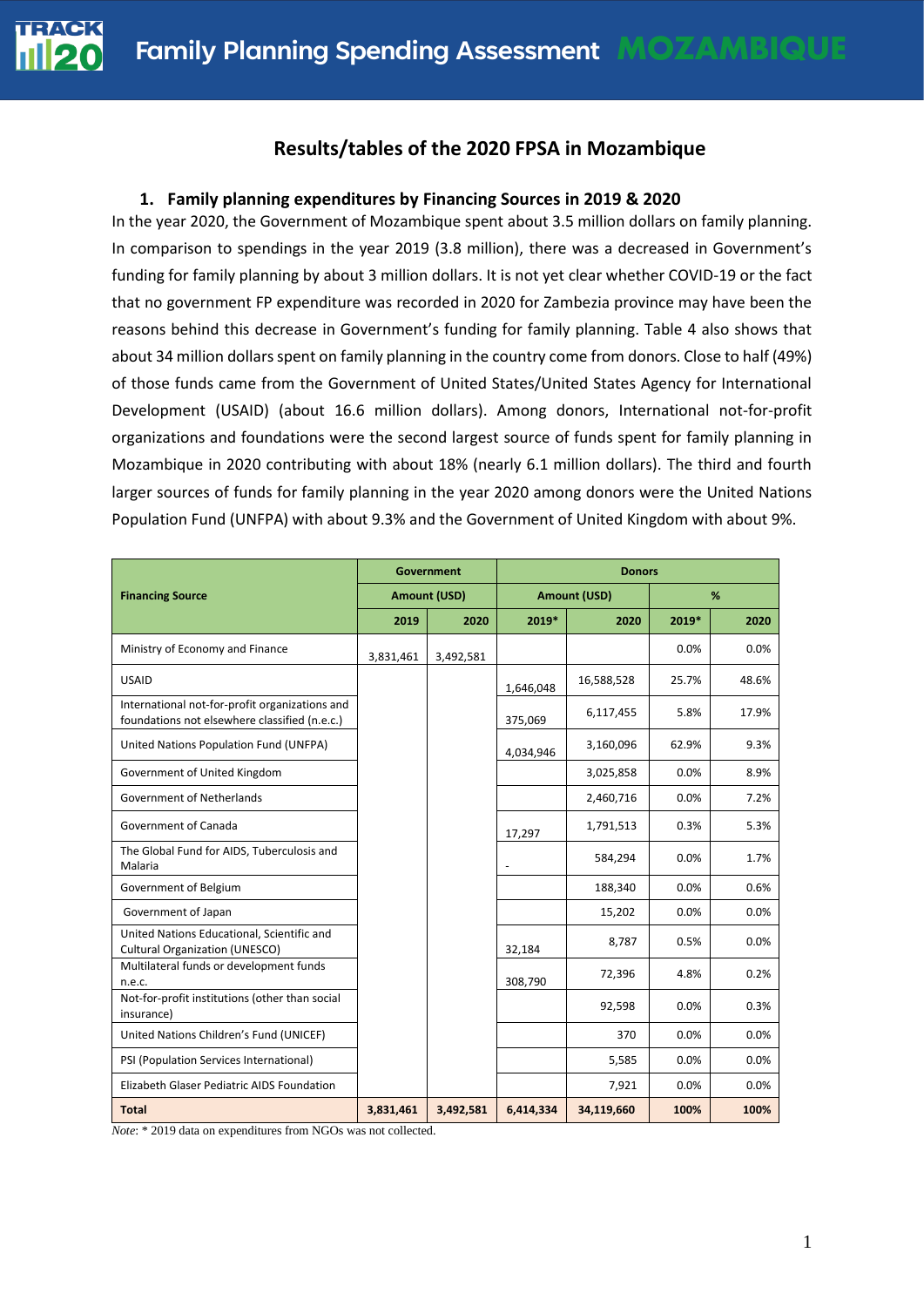#### 2. **Family planning expenditures by financing agents in 2019 & 2020**

For Government's funds the Ministry of Health was the only financing agent. For donors' funds, the United States Agency for International Development (USAID) was the largest agent of family planning in 2020 as it pooled and distributed 48.6% (about 16.6 million dollars) of funds spent on family planning by donors in that year. Most of funds pooled by USAID were distributed through GHSC PSM Chemonics. Other organizations that distributed funds pooled by USAID for family planning were Centers for Disease Control and Prevention (CDC) (6,089 dollars) and Government to Government (G2G) (14,156 dollars). Other International non-for-profit Organizations no elsewhere classified pooled and distributed about 24% of funds for family planning by donors in 2020. This group includes organizations such as DKT International, Pathfinder International, International Planned Parenthood Federation (IPPF), DKT Mozambique and AFRIKAGRUPPERNA. Other major financing agents of funds from donors for family planning were: Government of Netherlands (6.8%), Ministry of Health (6.6%), Canadian International Development Agency (CIDA)/Global Affairs Canada (5.3%), Government of United Kingdom (5.2%) and United Nations Population Fund (UNFPA) (3.2%).

|                                                                                       | <b>Government</b> |                          |                          | <b>Donors</b> |       |       |
|---------------------------------------------------------------------------------------|-------------------|--------------------------|--------------------------|---------------|-------|-------|
| <b>Financing Agents</b>                                                               | Amount (USD)      |                          | <b>Amount (USD)</b>      |               | %     |       |
|                                                                                       | 2019              | 2020                     | 2019                     | 2020          | 2019  | 2020  |
| Ministry of Health                                                                    |                   |                          |                          |               | 0.0%  | 6.6%  |
| Ministry of Education and Human Development                                           |                   |                          |                          | 63,067        | 4.4%  | 0.2%  |
| USAID/Chemonics                                                                       |                   |                          |                          | 16,588,528    | 25.7% | 48.6% |
| Canadian International Development Agency<br>(CIDA)/Global Affairs Canada             |                   | $\overline{\phantom{a}}$ | 17,297                   | 1,791,513     | 0.3%  | 5.3%  |
| <b>Government of Netherlands</b>                                                      |                   |                          |                          |               | 0.0%  | 6.8%  |
| Government of United Kingdom                                                          |                   |                          |                          |               | 0.0%  | 5.2%  |
| Other International Financing Agents not elsewhere<br>classified (n.e.c.)             |                   | $\overline{a}$           | 368,335                  | 24,239        | 5.7%  | 0.1%  |
| Other International not-for-profit organizations not<br>elsewhere classified (n.e.c.) |                   | $\overline{\phantom{a}}$ | $\overline{\phantom{a}}$ | 8,085,924     | 0.0%  | 23.7% |
| PSI (Population Services International)                                               |                   |                          |                          |               | 0.1%  | 0.0%  |
| Other Public Financing Agents not elsewhere<br>classified (n.e.c)                     |                   | $\overline{a}$           |                          | 10,757        | 0.0%  | 0.0%  |
| United Nations Population Fund (UNFPA)                                                |                   |                          |                          |               | 62.9% | 3.2%  |
| Government of Belgium                                                                 |                   |                          |                          | 23,716        | 0.0%  | 0.1%  |
| Other Multilateral entities not elsewhere classified<br>(n.e.c.)                      |                   |                          | 23,420                   | 9,330         | 0.4%  | 0.0%  |
| Elizabeth Glaser Pediatric AIDS Foundation                                            |                   |                          |                          |               | 0.0%  | 0.0%  |
| Other Private Financing Agents not elsewhere<br>classified (n.e.c)                    |                   | $\overline{\phantom{a}}$ |                          | 95,556        | 0.0%  | 0.3%  |
| United Nations Children's Fund (UNICEF)                                               |                   |                          |                          |               | 0.0%  | 0.0%  |
| United Nations Educational, Scientific and Cultural<br>Organization (UNESCO)          |                   |                          | 32,184                   | 8,787         | 0.5%  | 0.0%  |
| <b>Total</b>                                                                          | 3,831,461         | 3,492,581                | 6,414,334                | 34,119,660    | 100%  | 100%  |

*Note*: \* 2019 data on expenditures from NGOs was not collected.

#### **3. Family planning expenditures by provider type in 2019 & 2020**

CMAM (Medicines and Medical Supplies' Center), at central level, and Provincial Directorates of Health, each, absorbed almost half of Government's funds spent on family planning in 2020 (about 1.7 million dollars, each). The rest of Government's funds were spent by the National Program for Family Planning. For funds from donors, Pathfinder International was the major family planning services provider – having used about 13.6 million dollars. It was followed by CMAM which used about 8.8 million dollars from donors for family planning. Other major family planning services providers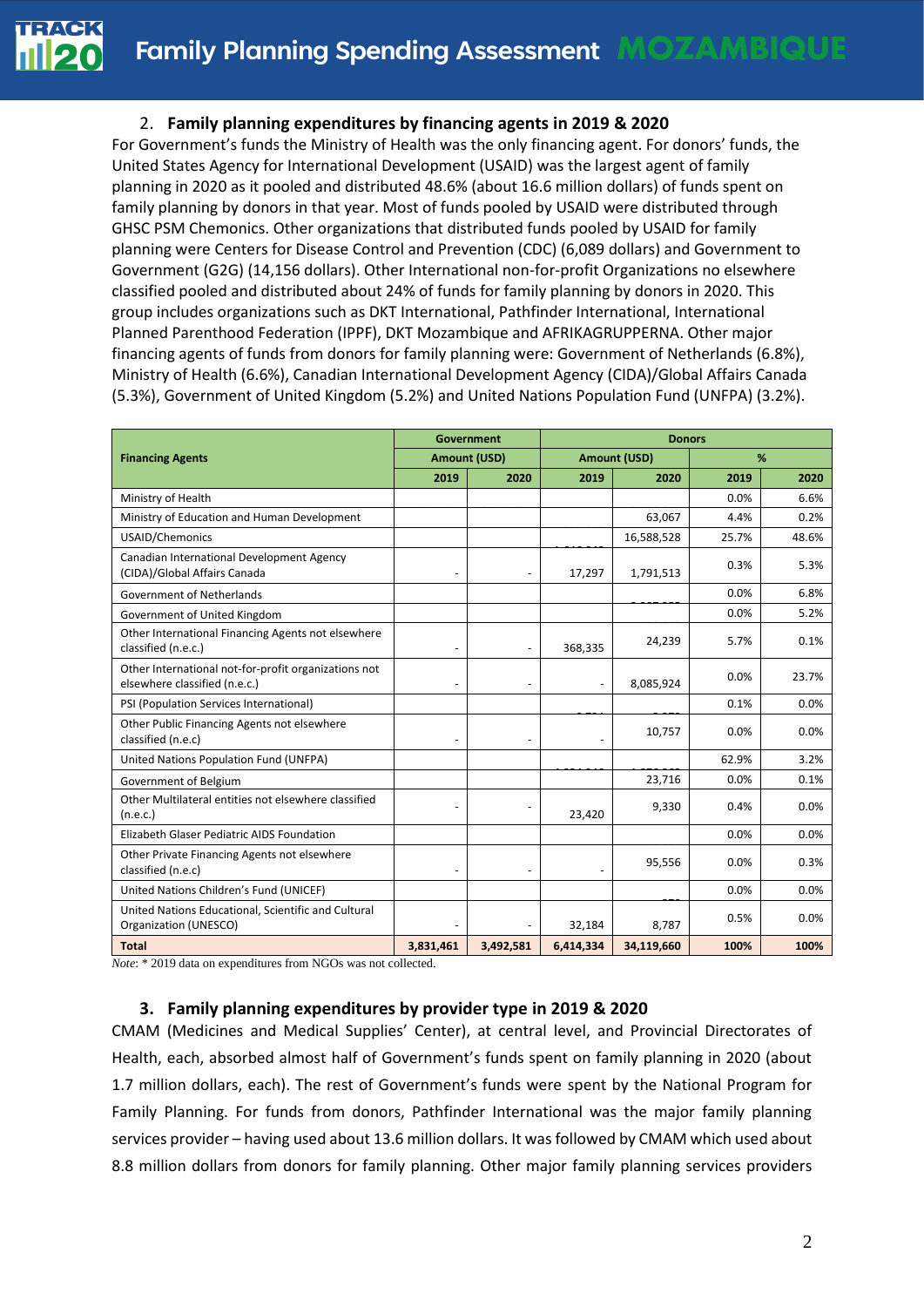that used donors' funds were PSI (about 5.2 million), DKT Mozambique (about 3.7 million) and ICRH-Mozambique (about 2.2 million). Besides CMAM, there were other governmental providers that used funds from donors to provide family planning services, including provincial directorates of health and provincial directorates of education.

|                                                             |           | <b>Government</b> | <b>Donors</b> |            |  |
|-------------------------------------------------------------|-----------|-------------------|---------------|------------|--|
| <b>Service Provider</b>                                     | 2019      | 2020              | $2019*$       | 2020       |  |
| MISAU-CMAM                                                  | 2,155,951 | 1,707,122         | 5,221,280     | 8,779,496  |  |
| MISAU: DNSP (NFP program)                                   | 40,691    | 39,027            | 99,888        | 56,430     |  |
| MINEDH: Nation. Directorate of Nutrition &<br>School Health |           |                   | 292,377       | 15,966     |  |
| SEJE: National Institute for Youth                          |           |                   | 658,966       | 105,886    |  |
| <b>Provincial Directorates of Health</b>                    | 1,634,818 | 1,746,432         | 141,823       | 332,167    |  |
| <b>Provincial Directorates of Education</b>                 |           |                   |               | 55,888     |  |
| ICRH-Mozambique                                             |           |                   |               | 23,716     |  |
| Pathfinder International                                    |           |                   |               | 13,584,956 |  |
| PSI (Population Service International)                      |           |                   |               | 5,178,545  |  |
| <b>DKT Mozambique</b>                                       |           |                   |               | 3,660,305  |  |
| <b>AMODEFA</b>                                              |           |                   |               | 2,172,945  |  |
| Fundação Wiwanana                                           |           |                   |               | 153,361    |  |
| <b>Total</b>                                                | 3,831,461 | 3,492,581         | 6,414,334     | 34,119,660 |  |

## **4. Family planning expenditures by Family Planning Spending categories (FPSC) in 2019 & 2020**

Funds from the Government of Mozambique were spent on two spending categories: drug supply systems (about 2.5 million) and prescription and provision of male condoms for family planning (about 1 million). The major family planning spending category for funds from donors was program management and administration – spent about 18.6 million dollars. Other significant family planning spending categories using funds from donors were provision of injectables (about 2.4 million); prescription and provision of male condoms for family planning (about 2 million); provision of implants (about 1.8 million); training and capacity building (nearly 1.6 million); prescription and provision of female condoms for family planning (about 1.4 million); drug supply systems (about 1.2 million) and, provision of pills (about 1 million). Family planning services not disaggregated by type consumed about 2.4 million dollars from donors' funds.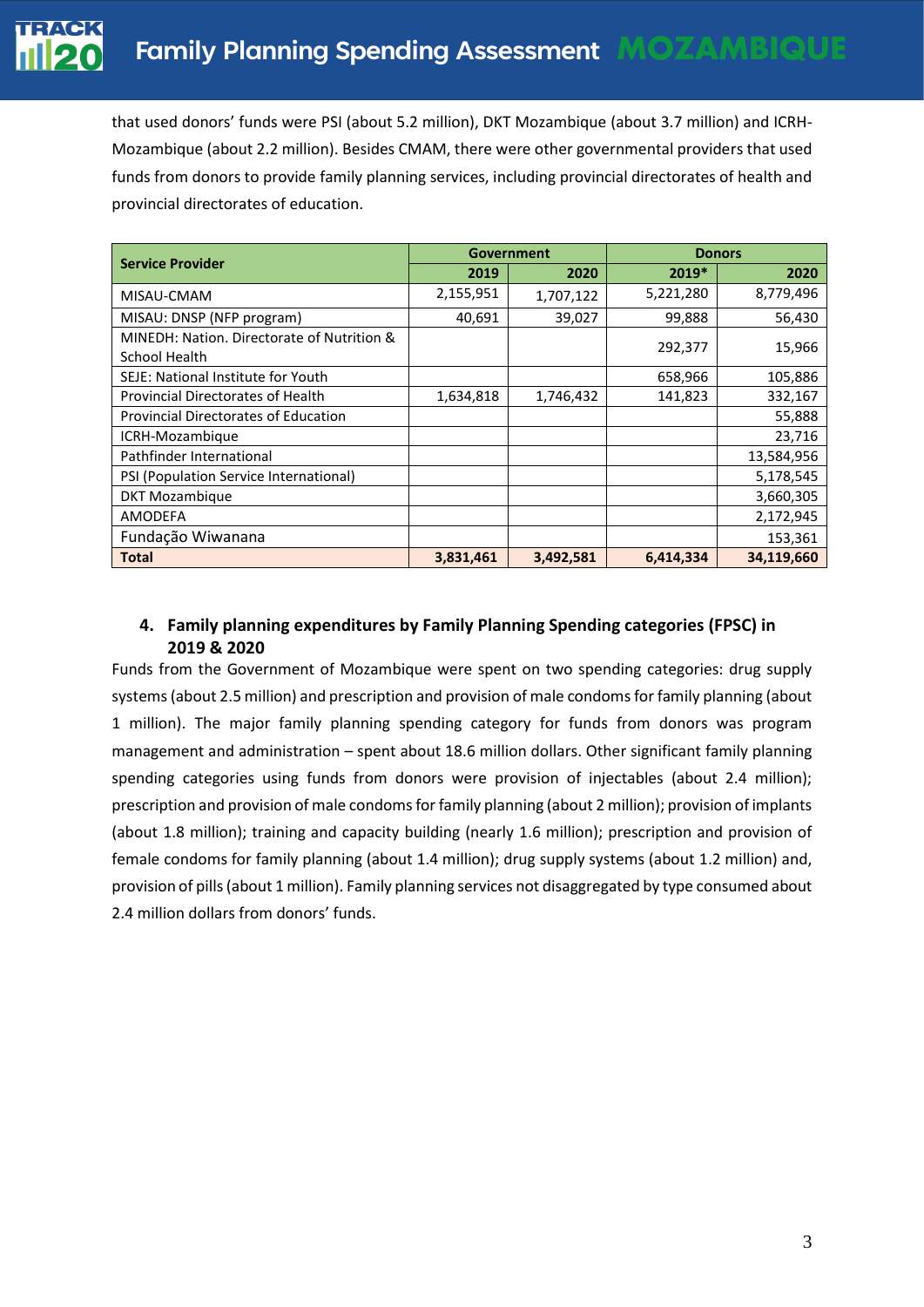

# **Family Planning Spending Assessment MOZAMBIQUE**

|                                                                                       | Government |           | <b>Donors</b> |            |  |
|---------------------------------------------------------------------------------------|------------|-----------|---------------|------------|--|
| <b>Family Planning Spending Categories</b>                                            | 2019       | 2020      | 2019*         | 2020       |  |
| Prescription and provision of male condoms for FP                                     | 1,122,701  | 1,023,402 | 2,398,561     | 2,018,103  |  |
| Provision of injectables                                                              |            |           | 1,207,580     | 2,366,319  |  |
| Provision of implants                                                                 |            |           | 3,806         | 1,827,816  |  |
| Prescription and provision of female condoms for FP                                   |            |           |               | 1,430,225  |  |
| Drug supply systems                                                                   | 2,708,760  | 2,469,179 |               | 1,208,237  |  |
| Provision of pills                                                                    |            |           | 1,053,749     | 1,031,847  |  |
| Monitoring and evaluation                                                             |            |           | 87,292        | 771,815    |  |
| Training and capacity building                                                        |            |           | 213,455       | 1,575,993  |  |
| Program management and administration not broken                                      |            |           | 235,210       | 6,144,416  |  |
| Program management and administration not elsewhere                                   |            |           | 229,356       | 12,513,942 |  |
| Counselling on contraceptive methods and any other FP                                 |            |           |               | 16,154     |  |
| Information, education and communication for FP                                       |            |           | 44,632        | 96,722     |  |
| Provision of IUD                                                                      |            |           | 8,046         | 2,804      |  |
| FP services not disaggregated by type                                                 |            |           | 238           | 2,240,015  |  |
| FP service not elsewhere classified                                                   |            |           | 663,904       | 37,607     |  |
| Upgrading, renovation and construction of<br>infrastructure for FP                    |            |           |               | 32,433     |  |
| Administration and transaction costs associated with<br>managing and disbursing funds |            |           |               | 68,210     |  |
| Information technology                                                                |            |           |               | 22,900     |  |
| Upgrading and provision FP medical equipment                                          |            |           | 24,132        | 105,291    |  |
| Upgrading and provision other equipment                                               |            |           | 966           | 343,200    |  |
| Advocacy                                                                              |            |           | 243,407       | 82,857     |  |
| Enabling environment activities not broken down by                                    |            |           |               | 21,044     |  |
| Enabling environment activities not elsewhere classified                              |            |           |               | 39,873     |  |
| Related research activities not broken down by<br>intervention                        |            |           |               | 121,837    |  |
| <b>Total</b>                                                                          | 3,831,461  | 3,492,581 | 6,414,334     | 34,119,660 |  |

#### **5. Family planning expenditures by Family Planning Production Factors in 2019 & 2020**

For Government's funds, three factors of production were used: warehousing (about 1.4 million), male condom for FP (about 1 million) and transportation and distribution (nearly 970 thousand dollars). For expenditures using funds from donors, four factors of production stand out: staff costs (about 8.5 million), factors of production not elsewhere classified (or not broken down by type) (about 4.4 million), family planning promotion (about 4 million) and injectables and related consumables and male condoms for family planning (2.4 million). Utilities – water, electricity, communication, and related and implants and related consumables, each, used about 1.8 million dollars. Other notable factors of production using funds from donors were female condoms for FP (about 1.7 million), male condoms for FP (about 1.3 million), direct FP service provision staff cost (about 1.1 million), electronic media (about 1.1 million), and pills (about 1 million).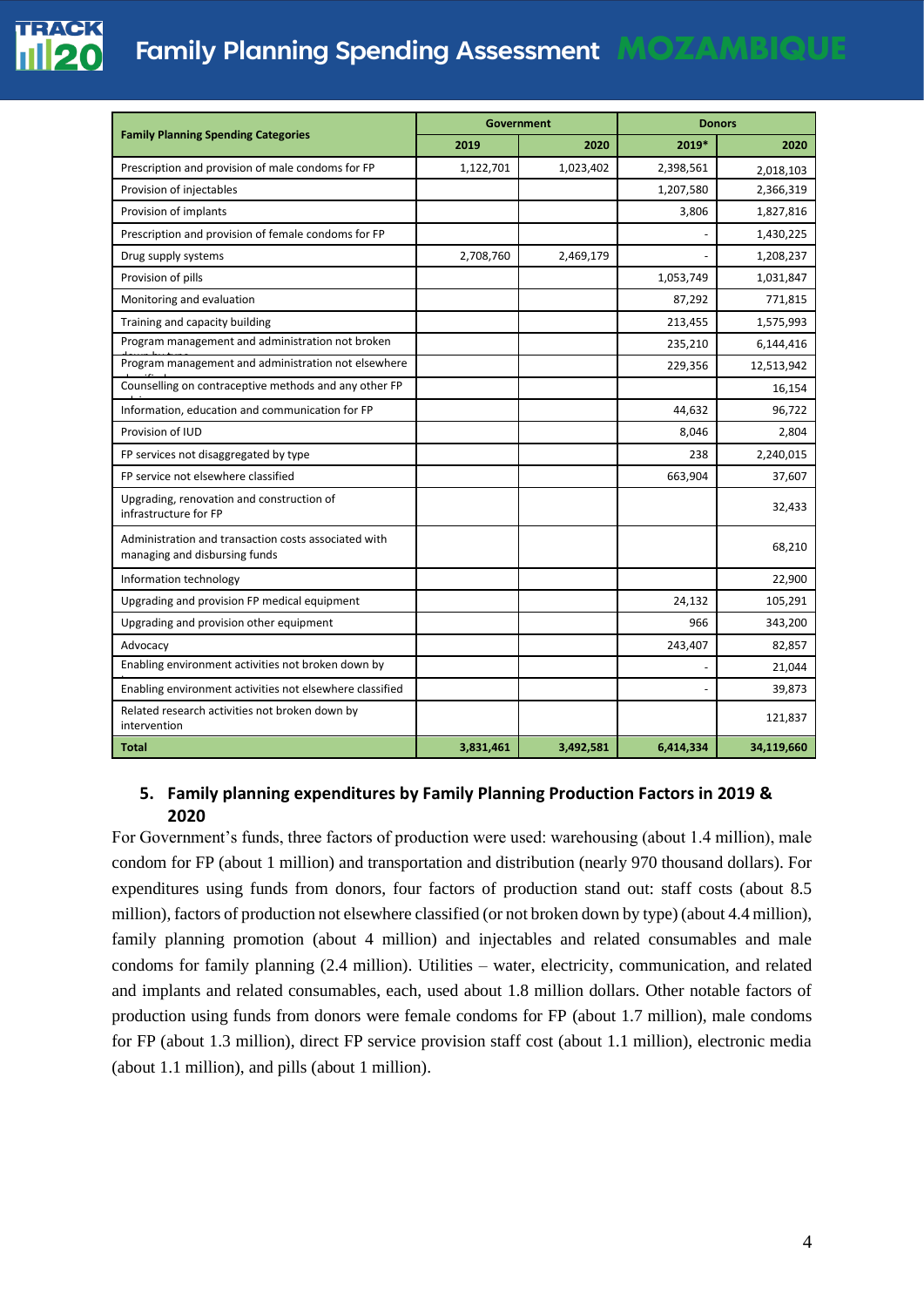

|                                                                 |           | Government |           | <b>Donors</b> |  |
|-----------------------------------------------------------------|-----------|------------|-----------|---------------|--|
| <b>Family Planning Production Factors</b>                       | 2019      | 2020       | 2019*     | 2020          |  |
| Direct FP service provision staff cost                          |           |            |           | 1,136,878     |  |
| Indirect FP service provision staff cost                        |           |            | 645,118   | 83,976        |  |
| Management staff cost                                           |           |            |           | 591,160       |  |
| Staff cost not disaggregated by type                            |           |            |           | 5,563,382     |  |
| Staff cost not classified above                                 |           |            | 1,325,446 | 2,994,846     |  |
| Pills                                                           |           |            | 877,243   | 1,031,847     |  |
| Injectables and related consumables                             |           |            | 1,005,306 | 2,366,319     |  |
| <b>IUD and related consumables</b>                              |           |            | 6,699     | 2,804         |  |
| Implants and related consumables                                |           |            | 3,168     | 1,827,816     |  |
| Male condoms for FP                                             | 3,067,675 | 1,023,402  | 1,271,740 | 1,304,159     |  |
| Female condoms for FP                                           |           |            | 405,863   | 1,711,936     |  |
| Contraceptives and consumables not disaggregated by type.       |           |            | 134,899   | 15,883        |  |
| Warehousing                                                     | 379,478   | 1,358,386  |           |               |  |
| Transportation, and distribution                                | 271,056   | 970,276    |           | 19,093        |  |
| Information, education and communication (IEC) materials        |           |            | 14,199    | 208,527       |  |
| Print media                                                     |           |            |           | 177,645       |  |
| Electronic media                                                |           |            |           | 1,135,954     |  |
| FP promotion not disaggregated                                  |           |            | 193,902   | 3,298,315     |  |
| FP promotion not elsewhere classified                           |           |            | 33,491    | 799,195       |  |
| Rent                                                            |           |            | 14,343    | 278,828       |  |
| Utilities - water, electricity, communication, and related      |           |            |           | 1,830,799     |  |
| Repairs and maintenance of buildings related to FP services     |           |            |           | 17,057        |  |
| <b>Travel expenses</b>                                          |           |            | 44,271    | 970,614       |  |
| Contracted services                                             |           |            |           | 342,369       |  |
| Administrative costs not disaggregated by type.                 |           |            | 27,587    | 12,882        |  |
| Administrative costs not classified above (specify).            |           |            | 314,373   | 5,522         |  |
| Consulting services                                             |           |            |           | 74,007        |  |
| Meetings and workshops                                          |           |            |           | 430,632       |  |
| <b>Training</b>                                                 |           |            | 56,427    | 90,150        |  |
| <b>Procurement services</b>                                     | 113,252   | 140,518    |           |               |  |
| Upgrading, renovation and construction cost                     |           |            |           | 1,046         |  |
| Buildings cost not elsewhere classified (n.e.c.)                |           |            |           | 4,150         |  |
| Vehicles                                                        |           |            |           | 2,275         |  |
| Information technology (hardware and software)                  |           |            |           | 37,523        |  |
| Medical equipment for FP                                        |           |            |           | 66,744        |  |
| Equipment not broken down by type                               |           |            | 20,090    | 117,443       |  |
| Equipment not elsewhere classified (n.e.c.)                     |           |            |           | 411,205       |  |
| Capital expenditures not broken down by type: comprises capital |           |            |           | 4,527         |  |
| Production factors not broken down by type                      |           |            |           | 497,395       |  |
| Production factors not elsewhere classified                     |           |            |           | 4,061,273     |  |
| Production factors not broken down by type                      |           |            | 20,169    | 593,484       |  |
| <b>Total</b>                                                    | 3,831,461 | 3,492,581  | 6,414,334 | 34,119,660    |  |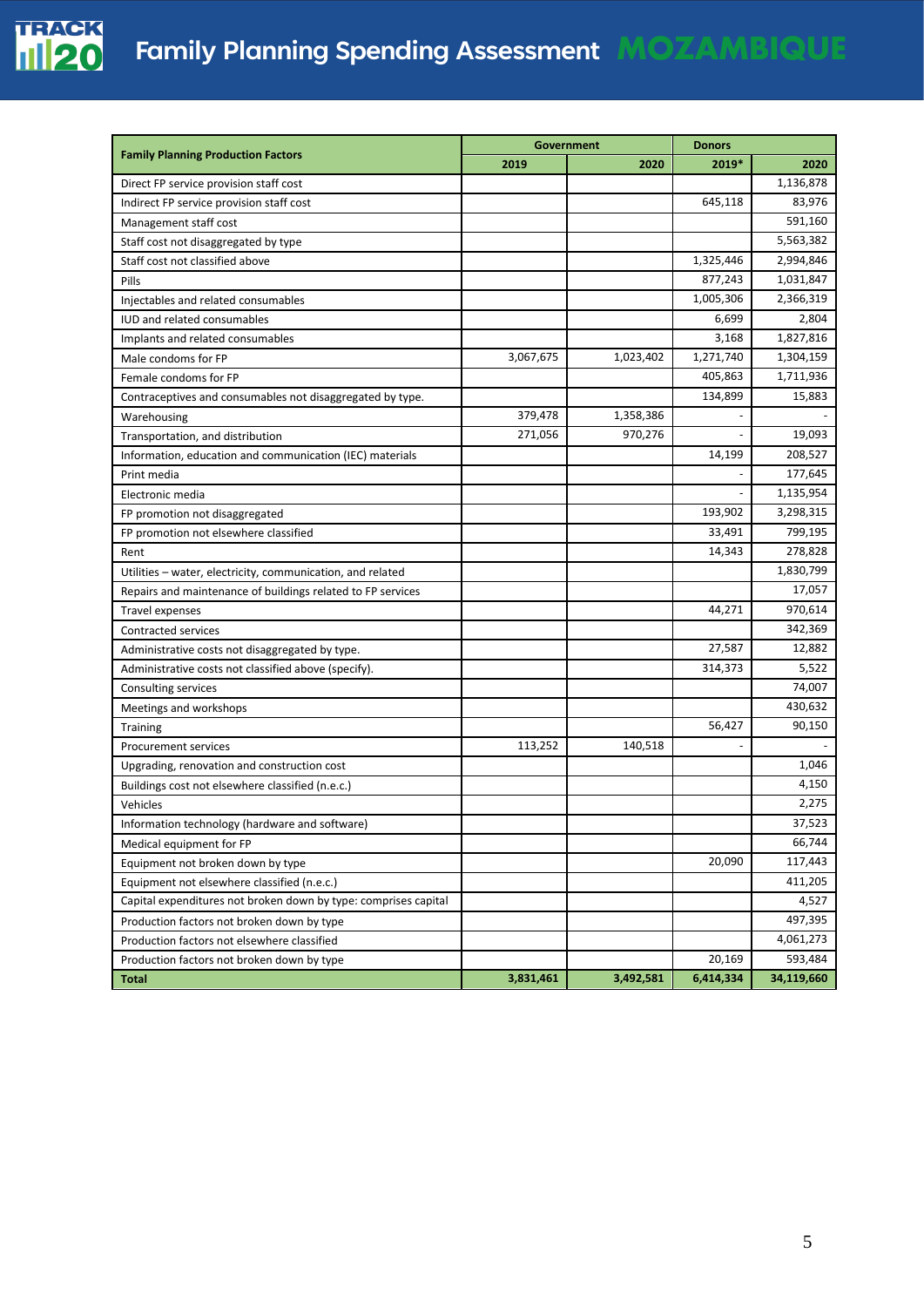

# **6. Resource Flows for Family Planning Services in Mozambique**



 **MOH-**Ministry of Health: **SSYE-** State Secretariate for Youth and Employment

 **MEHD-**Ministry of Education and Human Development; **CMAM-**Medicines and Medical Supplies Center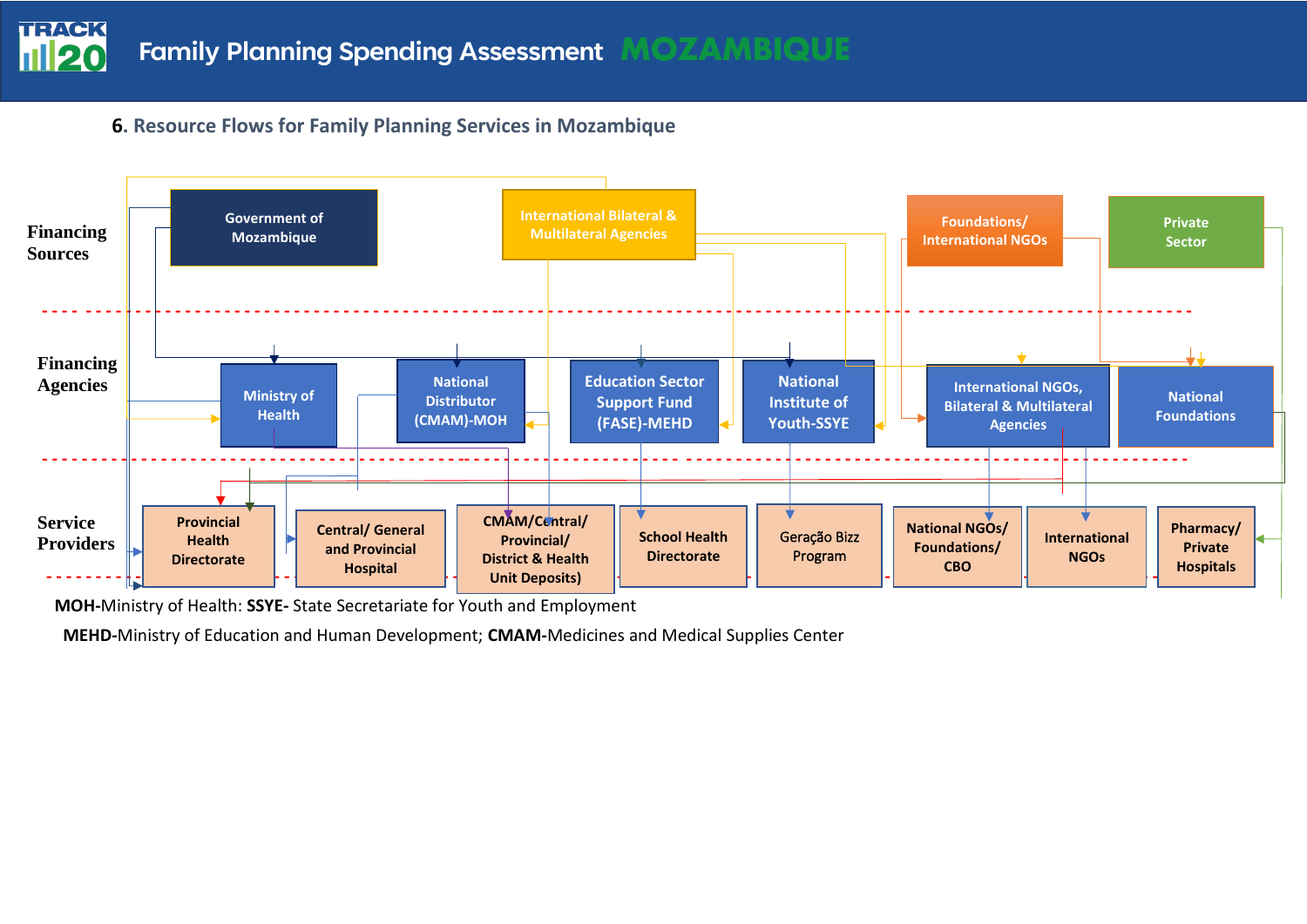#### **ANNEX**

Data collection and analysis

For the 2020 FPSA, CEPSA team used triangulation methods to gather, compile and cross-check the data received from the three sources. The data were collected from the three entities (financing sources, financing agents and service providers) in the flow using the respective questionnaires in the stages that follow:

- a) *Seeking of Administrative authorization from the Ministry of Health*: the authorization was sought through the National Directorate for Public Health, which oversees the family planning program implementation in the country.
- b) *Mapping and identification of government and non-government institutions with FP programs or providing FP services or implementing FP projects*. The Ministry of Health, the Ministry of Education and Human Development and the State Secretariate of Youth and Employment and international and national NGO were identified as the main implementers of FP projects and activities in the country (see Table 2). The mapping exercise identified 37 governmental and non-government institutions eligible for data collection, among which 26 are government institutions, 6 are international NGOs and 5 are national NGOs.
- c) *Sending of the FPSA information and questionaries to the identified institutions and follow up*: the objective of sending FPSA information and questionaries to the eligible institutions was to familiarize these institutions with the required information and allow them to understand the concepts involved and to do an initial completion of the questionnaires.
- d) *Reception, correction, and consistency check of the completed questionnaires*: CEPSA followed up with the institutions focal points to assure the correctness of the information given through face-to-face interview (only for institutions in Maputo) and phone or zoom call. Of the 37 questionnaires sent, 31 were successfully completed which corresponds to coverage rate of 86%, being 92% for governmental institutions, 83% for international NGOs and only 40% for National NGOs (see Table 2). The low coverage rate of national NGO reflects the fact that only two of the 5 mapped NGOs were able to complete the questionnaire. The three that did not provide the data are *Fundação para o Desenvolvimento da Comunidade*, *Associação*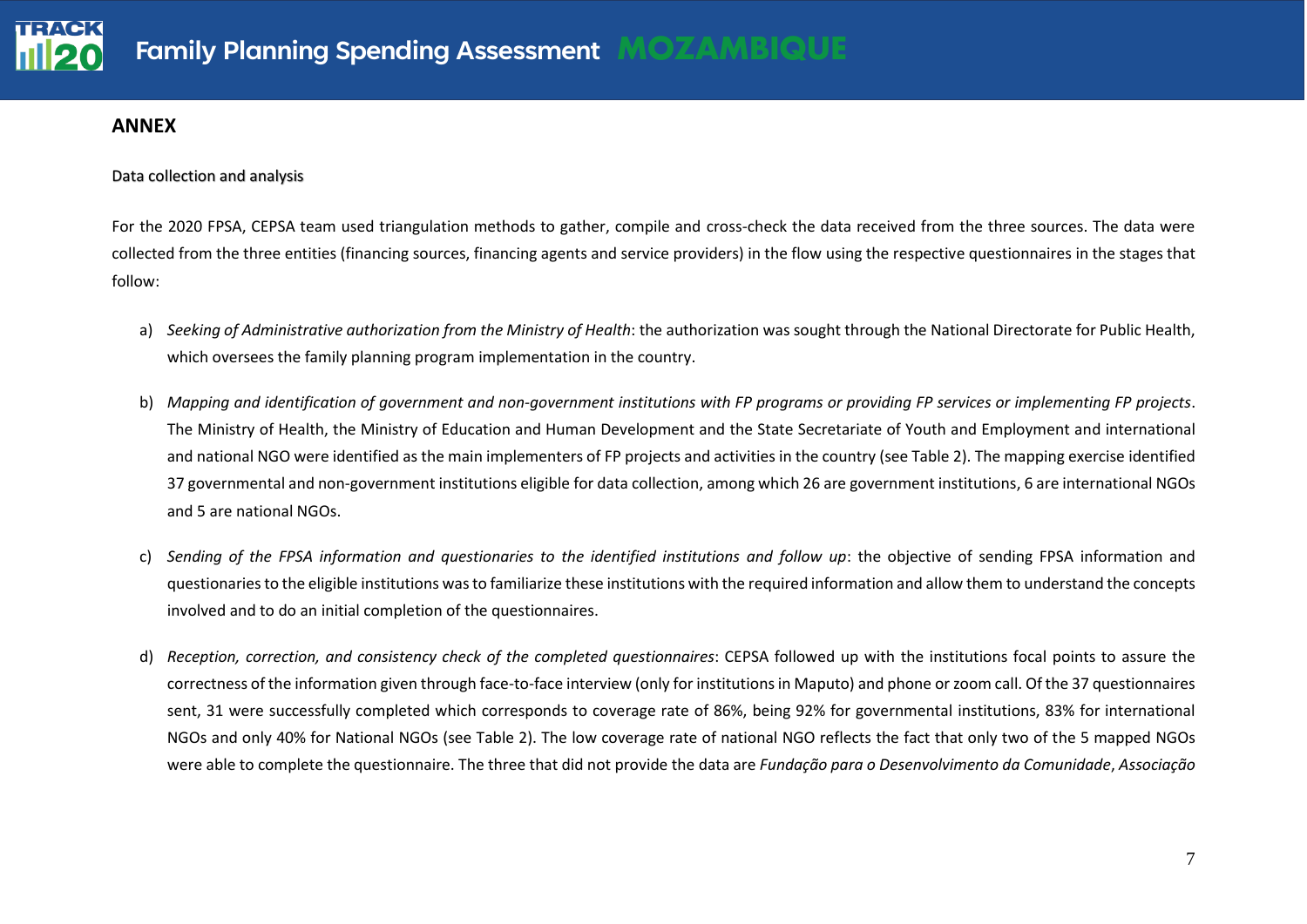*Coalizão da Juventude Moçambicana* and *Forum Mulher*. Despite CEPSA's insistence and even an offer to go to organizations' offices to help with the filling up of the questionnaires, these organizations never sent back the filled questionnaires.

For the governmental institutions, CEPSA team was not able to gather information from Zambezia Health Directorate and Niassa Education directorate. For Zambezia, according to the Coordination of National Family Planning Program and the provincial maternal and child health focal point, no FP activities and programs were implemented in 2020, which is questionable since Zambezia is the second most populous province in the country and has had over the years many reproductive health programs from both government and development partners implemented.

|                                         | <b>Number of</b> | <b>Filled questionnaires</b> |    |
|-----------------------------------------|------------------|------------------------------|----|
|                                         | <b>FPSA Sent</b> |                              |    |
| <b>Type of Organization/Institution</b> | forms            | <b>Number</b>                | %  |
| Government Institutions                 | 26               | 24                           | 92 |
| International NGO                       | 6                | 5                            | 83 |
| <b>National NGO</b>                     | 5                | $\mathcal{P}$                | 40 |
| <b>Total</b>                            | 37               | 31                           | 86 |

**Table 2.** FPSA 2020 Coverage Rate

e) *Consistency check and correction of the provided information*: preliminary tables compiled from the questionnaires were jointly checked by CEPSA and Avenir Health and where needed, corrections were made by contacting back the source institution for clarification or correction of inconsistencies. Of relevance at this stage was the correction of the data from CMAM, where initially the data did not consider the costs of the drugs actually used in 2020 but the cost of all drugs received in 2020, including those still in stock. Since CMAM does not record the exits by the financing source or agent, the actual cost of FP methods used according to donor or financing source was not obtained from CMAM. This was estimated using the proportional allocation of funds from Global Fund, UNFPA, USAID and Government of Mozambique received from the Reproductive Health Supply Coalition (RHSC).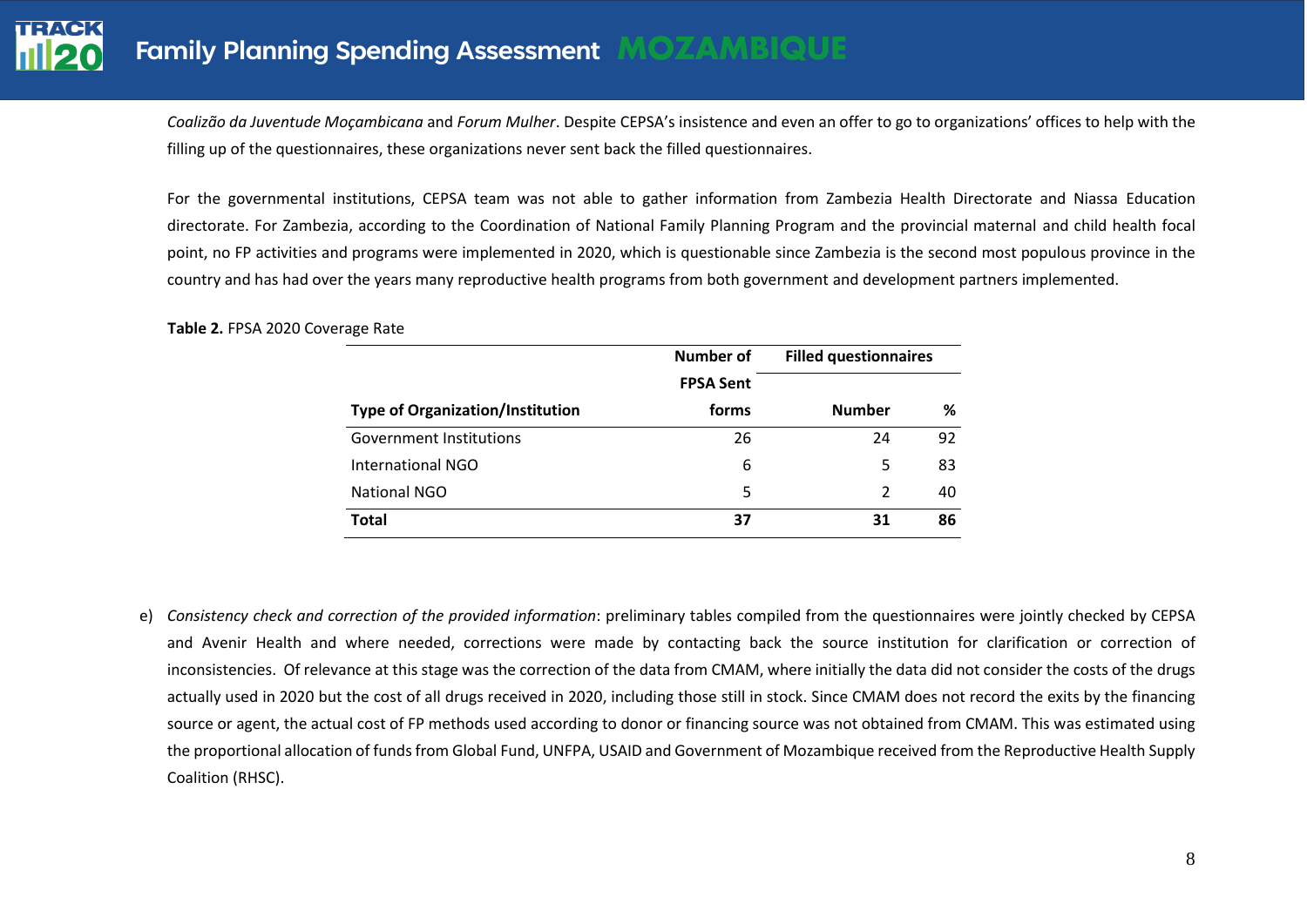- f) Final compilation and production of the descriptive tables and production of the preliminary report.
- g) The research team was not able to get specific information on staff cost of personnel involved in family planning in public institutions. Following recommendations from Avenir Health on previous approaches in other sub-Saharan African countries, a 1% of the health sector total salary mass was taken as staff cost for family planning in Mozambique. The total salary mass was obtained from the Ministry of Health 2020 budget execution report.<sup>1</sup>

**Table 3**. Public and non-governmental Institutions involved in the implementation of Family Planning programs and activities in Mozambique

| <b>Main institution</b>                     | <b>Subordinated institutions</b>             |  |  |
|---------------------------------------------|----------------------------------------------|--|--|
|                                             | Niassa Health Directorate                    |  |  |
|                                             | Cabo Delgado Health Directorate              |  |  |
|                                             | Nampula Health Directorate                   |  |  |
|                                             | Tete Health Directorate                      |  |  |
|                                             | Manica Health Directorate                    |  |  |
| Ministry of Health                          | Sofala Health Directorate                    |  |  |
|                                             | Inhambane Health directorate                 |  |  |
|                                             | Gaza Health Directorate                      |  |  |
|                                             | Maputo Province Health Directorate           |  |  |
|                                             | Maputo City Health Directorate               |  |  |
|                                             | <b>Medicines and Medical Supplies Center</b> |  |  |
|                                             | National Program for family Planning         |  |  |
| Education<br>оf<br>Ministry<br>Human<br>and | Cabo Delgado Education Directorate           |  |  |
| Development                                 | Nampula Education Directorate                |  |  |
|                                             | <b>Tete Education Directorate</b>            |  |  |
|                                             | <b>Manica Education Directorate</b>          |  |  |
|                                             | Sofala Education Directorate                 |  |  |
|                                             | <b>Inhambane Education Directorate</b>       |  |  |
|                                             | <b>Gaza Education Directorate</b>            |  |  |
|                                             | <b>Maputo Province Education Directorate</b> |  |  |
|                                             | <b>Maputo City Education Directorate</b>     |  |  |

<sup>&</sup>lt;sup>1</sup> Ministério da Saúde (2020). Relatório de Execução Orçamental (REO) Sector Saúde (âmbito nacional). Janeiro-Dezembro 2020 (versão final). Page 14, Table 3.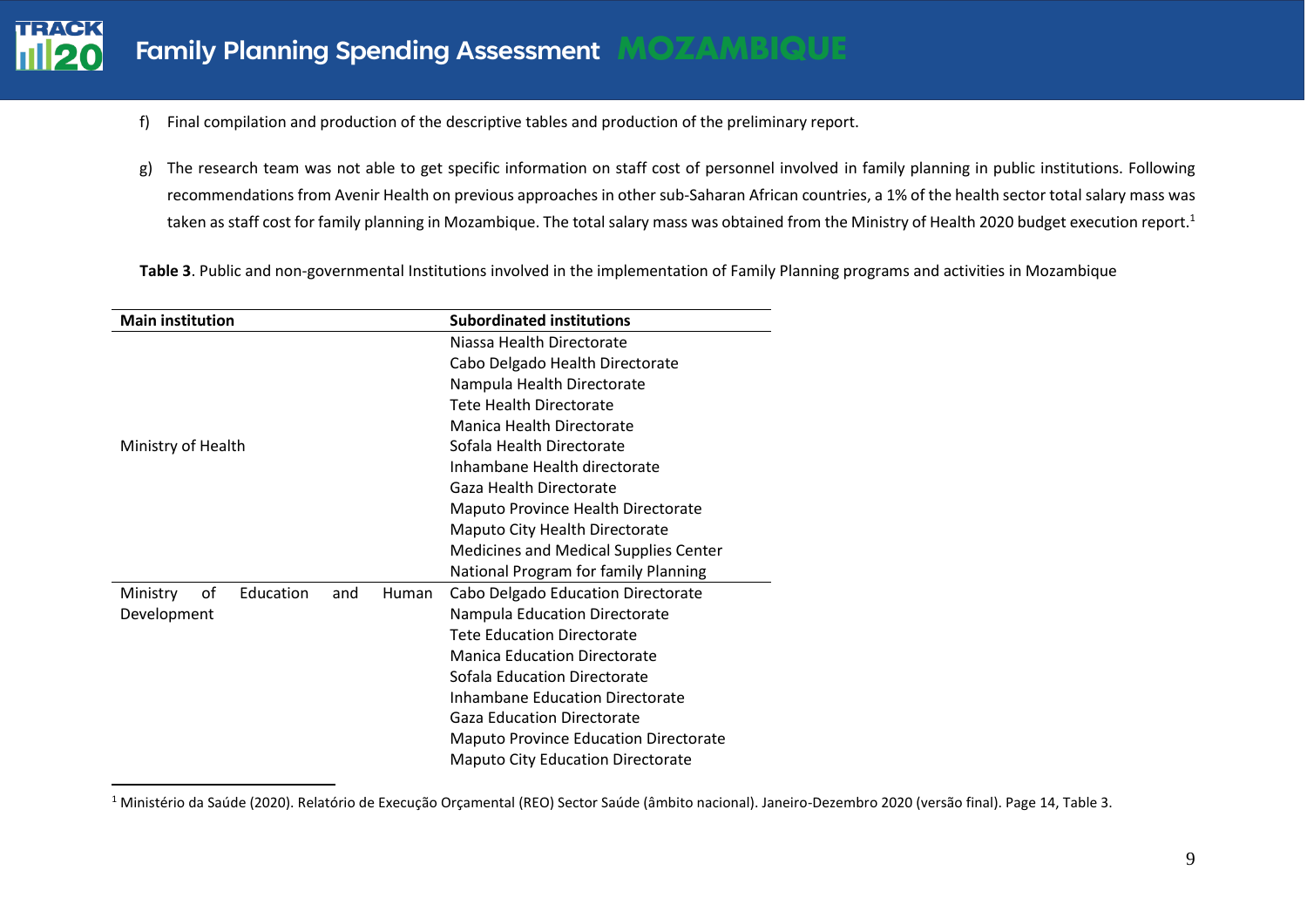|                                             | National Directorate for Nutrition and School<br>Health |
|---------------------------------------------|---------------------------------------------------------|
| State Secretariate for Youth and Employment | National Institute of Youth                             |
| International NGO                           | <b>DKT Mozambique</b>                                   |
|                                             | <b>GHSC PSM Chemonics</b>                               |
|                                             | International Centre for Reproductive Health            |
|                                             | (ICRH-Moçambique)                                       |
|                                             | Pathfinder International                                |
|                                             | Population Service International                        |
| National NGO/Foundations/CBOs               | Moçambicana<br>Associação<br>para<br>$\Omega$           |
|                                             | Desenvolvimento da Família (AMODEFA)                    |
|                                             | Fundação Wiwanana                                       |

#### 3.4. Limitations

The limitations for 2020 FPSA are related to the way FP implementers in the country have their FP expenditures structured and organized. Most FP programs and activities are integrated into macro programs on maternal health and sexual and reproductive health, and the institutions do not know exactly what amount of their expenditures were specifically on FP. Thus, some of the expenditures reported are estimated based on the proportion of the expenditures that was estimated to have been on FP.

Some family planning expenditures in the government system were provided in kind and the tracking of their cost was difficult because some were in an integrated package with other non-FP activities. Thus, the exact determination of FP expenditures was a complex task and the amounts for national NGO expenditures may be underestimated due to incomplete information received from these institutions.

Some funders of FP activities do not want to be identified and therefore it was not possible to determine the specific financing sources (names of organizations) of a portion of the expenditures on FP activities in 2020. In addition, some financing sources are international and based outside of Mozambique which made it impossible to get data from them and confront the information given by the receiving institution in Mozambique. Lastly, financial information is sensitive, and some institutions were reluctant in sharing this type of information, particularly in the detailed format required by the FPSA data entry tool. Because of these, the results presented bellow represent what was possible to gather under the current circumstances. A proportion of expenditures was not captured but we are not able to determine its exact magnitude. Thus, the results presented bellow should be interpreted taking into consideration these limitations.